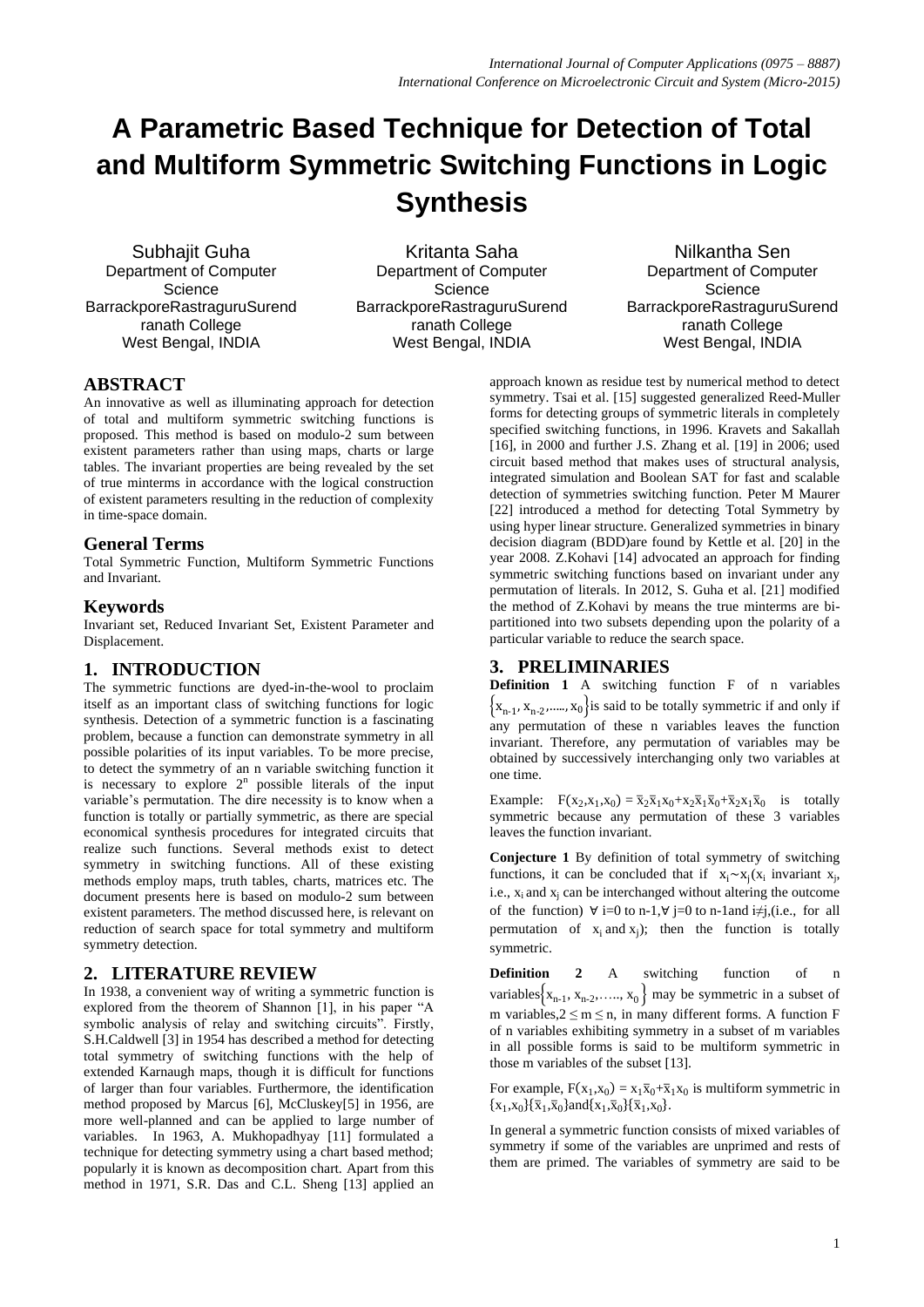multiform in nature when the function exhibits multiform symmetry in these variables.

**Theorem 1** The number of total symmetric functions of n variables is  $2^{(n+1)}$  where n is the number of literals.

**Definition 3** Invariant Set (R) includes all possible invariantsof literals such that,  $x_i \sim x_j$ ;∀ i=0 to n-1,∀ j=0 to n-1andi ≠ j

belong to R.

**Definition 4** Reduced Invariant Set  $(R)$  includes  $x_i \sim x_j$ , where i=0 to n-1, j=(i+1) mod n and  $x_0 \sim x_{n-1}$ , where i=0, which is a subset of R. If all the invariants of  $R'$  holds for a given function then all other invariants which does not belong to  $\overline{R}$  but belongs to  $\overline{R}$  is also stay the course by using transitive rule.

**Definition 5** The i<sup>th</sup>Existent parameter  $(E_{pq}^i)$  is a decimal number, it corresponds to a binary number having k bits where  $k = 2^{n-2}$  and each bit in the binary number denotes the existence of a particular term (either minterm or maxterm) of n literals. If the given switching function consists of those terms then the corresponding bits of  $E^i$  is set to 1 and 0 otherwise; where *p* and *q* are the values (either 0 or 1) of  $i<sup>th</sup>$ bit and  $((i+1) \mod n)^{th}$  bit of those terms whose existence are denoted by existent parameters and i=0 to n-1.

The Existence of minterms which contains  $0$  at both  $i<sup>th</sup>$  bit and  $((i+1) \text{ mod } n)$ <sup>th</sup> bit are denoted by  $E_{00}^i$ .

The Existence of minterms which contains 1 at  $i<sup>th</sup>$  bit and 0 at  $((i+1) \text{ mod } n)$ <sup>th</sup> bit are denoted by  $E_{01}^i$ .

The Existence of minterms which contains  $0$  at i<sup>th</sup> bit and 1 at  $((i+1) \text{ mod } n)$ <sup>th</sup>bit are denoted by  $E_{10}^i$ .

The Existence of minterms which contains 1 at both i<sup>th</sup> bit and  $((i+1) \text{ mod } n)$ <sup>th</sup>bit are denoted by  $E_{11}^i$ .

Initially  $E_{00}^{i} = E_{01}^{i} = E_{10}^{i} = E_{11}^{i} = 0$ .

## **4. OBJECTIVE**

The overall work can be conveniently studied into two sections. Firstly, to develop a new method for detection of totally and Multiform symmetric functions that is efficient than the existing methods in time-space domain. Secondly, to enumerate that the number of total symmetric switching function of n variables is  $2^{(n+1)}$ .

## **5. PROPOSED METHOD**

In order to detect total symmetry and multiform symmetry, it is not necessary to test for all the invariants in the Invariant Set *R*; it suffices that if all the invariants in the Reduced invariant set R ' holds for the given function. Therefore, the existent parameters are to be constructed first.

## **5.1 Construction of Existent parameters**

At first the mintermshas to be found∀ i=0 to  $(n-1)$  whose existence in the given function are denoted by the MSBs of existent parameters $E_{00}^{i}$ ,  $E_{01}^{i}$ ,  $E_{10}^{i}$  and  $E_{11}^{i}$ . The minterms can be found by using the following four theorems for different existent parameters.

**Theorem 2** The MSB of  $E_{00}^{i}$  denotes the existence of the minterm,  $M_{{00}_{k-1}}^{i}$  having i<sup>th</sup> bit 0 and ((i+1) mod n)<sup>th</sup>bit 0 and all the remaining bits are 0, i.e.,  $M^{i}_{00_{k-1}}$ =0.

**Proof** Let the minterm  $M_{00_{k-1}}^i = \{ x_{n-1} \dots x_{i+1} x_i \dots x_1 x_0 \}$ ; by definition of  $E_{00}^{i}$  each bit denotes the existence of those minterms contain 0 at both  $i^{th}$  bit and  $((i+1) \mod n)^{th}$  bit,  $\forall$  i=0 to n-1. MSB of  $E_{00}^{i}$  denote the minterm that have all bits 0; i.e.,  $\{x_{n-1}$  …… $x_{i+1}x_i$  … $x_1x_0\} = \{0...00...00\}$ .

Therefore, the minterm

$$
M_{00_{k-1}}^i = x_{n-1} * 2^{n-1} + ... + x_{i+1} * 2^{i+1} + x_i * 2^i + ... + x_0 * 2^0
$$
  
= 0 \* 2<sup>n-1</sup> + ... + 0 \* 2<sup>i+1</sup> + 0 \* 2<sup>i</sup> + ... + 0 \* 2<sup>0</sup> = 0

**Theorem 3** The MSB of  $E_{01}^i$  denotes the existence of the minterm,  $M_{{01}_{k-1}}^{i}$  having i<sup>th</sup>bit 1 and ((i+1) mod n)<sup>th</sup> bit 0 and all the remaining bits are 0, i.e., $M^{i}_{01_{k-1}} = 2^{i}$ .

**Proof** Let the minterm  $M_{{01}_{k-1}}^i = \{ x_{n-1}...x_{i+1}x_i...x_1x_0 \}$ ; by definition of  $E_0^i$  each bit denotes the existence of those minterms contains 1 at i<sup>th</sup> bit and 0 at  $((i+1) \mod n)^{th}$  bit,  $\forall$  i = 0 to n-1. MSB of  $E_{01}^{i}$  denotes the minterm that have $x_i = 1$  and all other bits are 0; i.e.,  $\{x_{n-1}x_{n-2}...x_{i+2}\} = \{00...0\}$  and  $\{x_{i-1}...x_1x_0\} = \{0...00\}$ . Therefore, the minterm

$$
M_{01_{k-1}}^{i} = x_{n-1} * 2^{n-1} + ... + x_{i+1} * 2^{i+1} + x_i * 2^i + ... + x_0 * 2^0
$$
  
= 0 \* 2<sup>n-1</sup> + ... + 0 \* 2<sup>i+1</sup> + 1 \* 2<sup>i</sup> + ... + 0 \* 2<sup>0</sup>  
= 2<sup>i</sup>

**Theorem 4** The MSB of  $E_{10}^{i}$  denotes the existence of the minterm,  $M_{10_{k-1}}^i$  having i<sup>th</sup> bit 0 and ((i+1) mod n)<sup>th</sup> bit 1 and all the remaining bits are 0, i.e.,  $M_{10_{k-1}}^i=2^{(i+1) \mod n}$ .

**Proof** Let the minterm  $M_{10_{k-1}}^i = \{ x_{n-1} \dots x_{i+1} x_i \dots x_1 x_0 \}$ ; by definition of  $E_{10}^{i}$  each bit denotes the existence of those minterms contains 0 at i<sup>th</sup> bit and 1 at  $((i+1) \mod n)^{th}$  bit,  $\forall$  i= 0 to n-1. MSB of  $E_{10}^{i}$  denotes the minterm that have $x_{(i+1) \mod n} = 1$  and all other bits are 0;  $\{X_{n-1}X_{n-2}\ldots X_{i+2}\} = \{00,\ldots 0\}$  and  $\{X_i \ldots X_1X_0\} = \{0...00\}.$ 

So the minterm

$$
M_{10_{k-1}}^i = x_{n-1} * 2^{n-1} + ... + x_{i+1} * 2^{i+1} + x_i * 2^i + ... + x_0 * 2^0
$$
  
= 0 \* 2<sup>n-1</sup> + ... + 1 \* 2<sup>i+1</sup> + 0 \* 2<sup>i</sup> + ... + 0 \* 2<sup>0</sup>  
= 2<sup>i+1</sup>

As i= 0 to n-1 so when i= n-1,  $(i+1)$ = n but the minterm does not have n<sup>th</sup> bit,i.e., for i= n-1, (i+1) may exceed the range.  $((i+1) \text{ mod } n)$  keep it in range. Therefore, the minterm is  $M_{10_{k-1}}^i = 2^{(i+1) \bmod n}$ 

**Theorem 5** The MSB of  $E_{11}^i$  denotes the existence of the minterm,  $M_1^i_{1_{k-1}}$  having i<sup>th</sup> bit 1,((i+1)mod n)<sup>th</sup> bit 1 and all the remaining bits are 0, i.e.,  $M_1^i{}_{1_{k-1}} = 2^{(i+1) \mod n} + 2^i$ .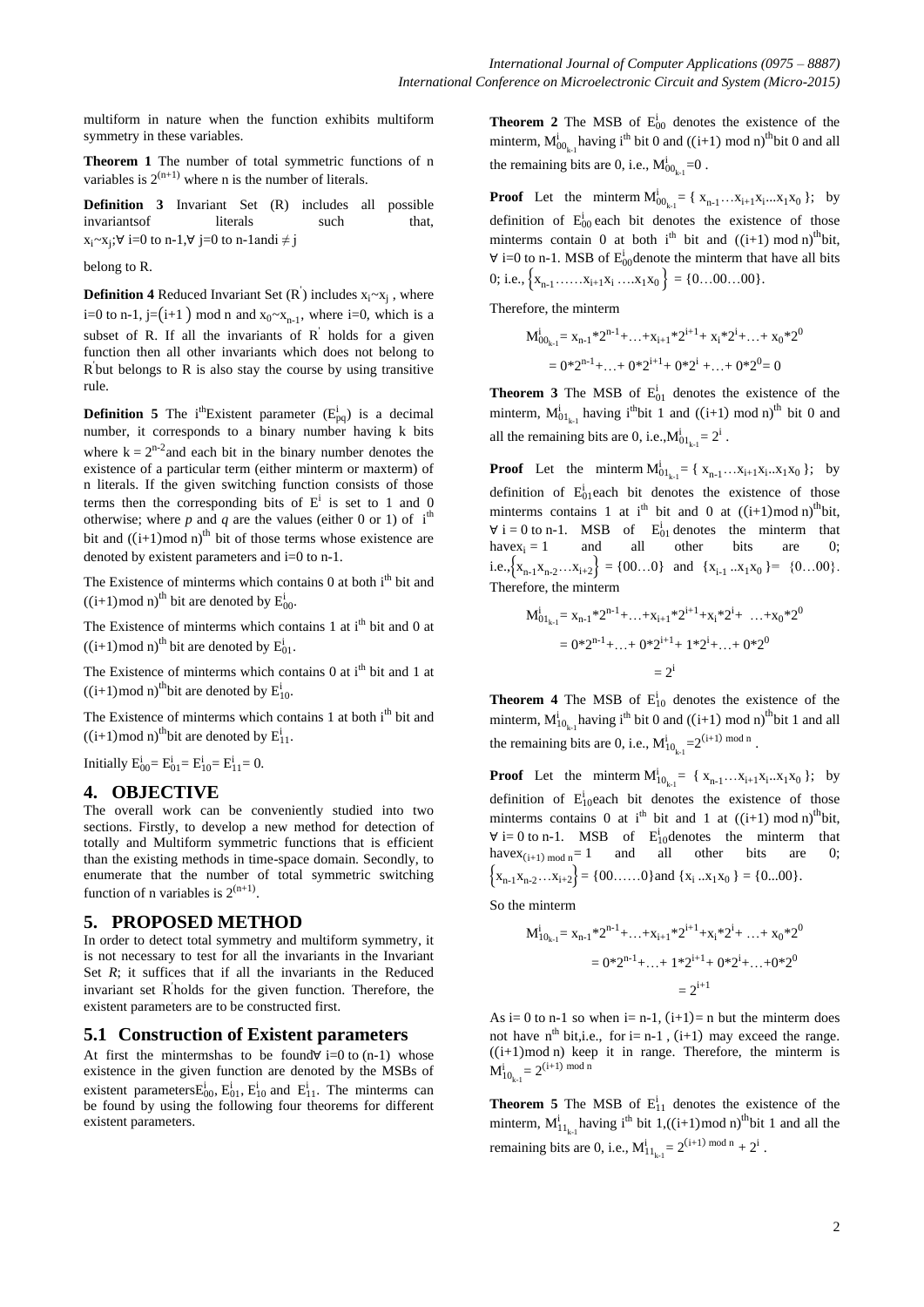**Proof** Let the minterm  $M_1^i{}_{1_{k-1}} = \{ x_{n-1} \dots x_{i+1} x_i \dots x_1 x_0 \}$ ; by definition of  $E_{11}^i$  each bit denotes the existence of those minterms contains 1 at i<sup>th</sup> bit and 1 at  $((i+1) \mod n)$ <sup>th</sup> bit,  $\forall$  i=0 to n-1. MSB of  $E_{11}^{i}$  denotes the minterm that have $x_{(i+1) \mod n}=1$ ,  $x_i=1$  and all other bits are 0;  $\{X_{n-1}X_{n-2}\ldots X_{i+2}\} = \{00\ldots 0\}$ and  $\{X_{i-1}\ldots X_1X_0\} = \{0\ldots 00\}.$ 

So the minterm

$$
M_{11_{k-1}}^{i} = x_{n-1} * 2^{n-1} + ... + x_{i+1} * 2^{i+1} + x_{i} * 2^{i} + ... + x_{0} * 2^{0}
$$
  
= 0 \* 2<sup>n-1</sup> + ... + 1 \* 2<sup>i+1</sup> + 1 \* 2<sup>i</sup> + ... + 0 \* 2<sup>0</sup>  
= 2<sup>i+1</sup> + 2<sup>i</sup>

Asi = 0 to n-1, when  $i = n-1$ ,  $(i+1)$  = nbut the minterm does not have n<sup>th</sup> bit, i.e., for  $i = n-1$ ,  $(i+1)$  may exceed the range.  $((i+1) \mod n)$ keep it in range. Hence, the mintermis $M_{11_{k-1}}^{i} = 2^{(i+1) \mod n} + 2^{i}$ .

Once the minterms are found, the next set of minterms whose existence in the given function is denoted by the remaining bits of the existent parameters can be generated by using the following theorems.

**Theorem 6** The minterms that are denoted by the remaining bits of  $E_{00}^i$ ,  $E_{01}^i$ ,  $E_{10}^i$  and  $E_{11}^i$  are generated by using  $M_{00_{k-1}}^i$ ,  $M_0^i{}_{l_{k-1}}$ ,  $M_1^i{}_{l_{k-1}}$  and  $M_1^i{}_{l_{k-1}}$  respectively. The i<sup>th</sup>bit and  $((i+1) \text{ mod } n)^{th}$  bit of the said minterm, i.e.,  $\{x_{i+1}x_i\}$  divides the minterms into partitions, i.e.,  $\{x_{n-1}x_{n-2} \dots x_{i+2}\}\$ and  ${x_{i-1} \dots x_1 x_0};$  where  ${x_{n-1} x_{n-2} \dots x_{i+2}}$  contains  $((n-1)-(i+2)+1)=(n-i-2)$  number of bits, that consists 2<sup>n-i-2</sup> combinations of literals. For each of this combinations  $\{x_{i-1} \dots x_1 x_0\}$  can have  $2^i$  possible combinations of literals.

**Case (a)** For each combination of literals in  $\{x_{n-1}x_{n-2} \dots x_{i+2}\}\$  the next 2<sup>i</sup>minterms are generated by adding 1 with the previously generated minterm; i.e.,

$$
M^{i}_{00_{k-(d+1)}} = M^{i}_{00_{k-d}} + 1; \t M^{i}_{01_{k-(d+1)}} = M^{i}_{01_{k-d}} + 1; M^{i}_{10_{k-(d+1)}} = M^{i}_{11_{k-d}} + 1;
$$

Whered=1 to k-1

**Case (b)** To get the next combination of literals in  $\{x_{n-1}x_{n-2}...x_{i+2}\}\$  add displacement D<sup>i</sup> with the minterm that have the present combination of literals in  $\{x_{n-1}x_{n-2}\ldots x_{i+2}\}$  and  $\{x_{i-1}\ldots x_1x_0\} = \{0\ldots 00\}$ , where  $D^i = 2$  (i+2) mod n.

**Proof** By previous theorems (Theorem 2, Theorem 3, Theorem 4 and Theorem 5) it is already found that  $M^i_{00_{k-1}} = 0$ ,  $M^i_{01_{k-1}} = 2^i$ ,  $M^i_{10_{k-1}} = 2^{(i+1) \mod n}$  and

 $M_{11_{k-1}}^{i} = 2^{(i+1) \mod n} + 2^i$  respectively. In each of the minterms  ${x_{n-1}}{x_{n-2}}...{x_{i+2}} = {00...0}$  and  ${x_{i-1}}...{x_1}{x_0} = {0...00}$ .  $\{x_{i-1} \dots x_1 x_0\}$  has  $2^i$  possible combinations. The next combinations of literals in  ${x_{i-1} \dots x_1x_0}$  are

 $\{0...01\}$ ,  $\{0...10\}$ ,  $\{0...11\}$ , …,  $\{1...00\}$ , …,  $\{1...10\}$ ,  $\{1...11\}$ 

. It is observed that the above combinations are done by adding 1 with the previous one. Hence, the following minterms must be found by adding 1 with the previous minterms; i.e.,

$$
M_{00_{k-(d+1)}}^{i} = M_{00_{k-d}}^{i} + 1; \t M_{01_{k-(d+1)}}^{i} = M_{01_{k-d}}^{i} + 1; M_{10_{k-(d+1)}}^{i} = M_{11_{k-d}}^{i} + 1;
$$

Hence, case (a) is proved.

When the  $2^i$  possible combinations of literals in  ${x_{i-1} \dots x_1x_0}$  are considered, the next combination in  ${x_{n-1}}{x_{n-2}}...{x_{i+2}}$  will be taken. To achieve the next combination of literals in  $\{x_{n-1}x_{n-2} \ldots x_{i+2}\}$ , the value of  ${x_{n-1}}{x_{n-2}}...{x_{i+2}}$  incremented by 1. This can be done by adding  $2^{(i+2) \mod n}$  with the minterm

$$
M_{00_{k-1}}^{i} = \{ x_{n-1}x_{n-2} \dots x_{i+1}x_{i} \dots x_{1}x_{0} \},
$$
  
\nwhere 
$$
\{ x_{i-1} \dots x_{1}x_{0} \} = \{ 0 \dots .00 \},
$$
  
\n
$$
M_{01_{k-1}}^{i} = \{ x_{n-1}x_{n-2} \dots x_{i+1}x_{i} \dots x_{1}x_{0} \},
$$
  
\nwhere 
$$
\{ x_{i-1} \dots x_{1}x_{0} \} = \{ 0 \dots .00 \},
$$
  
\n
$$
M_{10_{k-1}}^{i} = \{ x_{n-1}x_{n-2} \dots x_{i+1}x_{i} \dots x_{1}x_{0} \},
$$
  
\nwhere 
$$
\{ x_{i-1} \dots x_{1}x_{0} \} = \{ 0 \dots .00 \},
$$
  
\n
$$
M_{11_{k-1}}^{i} = \{ x_{n-1}x_{n-2} \dots x_{i+1}x_{i} \dots x_{1}x_{0} \},
$$
  
\nwhere 
$$
\{ x_{i-1} \dots x_{1}x_{0} \} = \{ 0 \dots .00 \}.
$$

The  $2^{(i+2) \mod n}$  is considered as displacement and denoted by  $D^i$ . For i= n-1, or n-2, (i+2) > n-1. Therefore, it exceeds its range and  $(i+2)$  mod nmakes it in range, i.e.,  $(n-1) \leq (i+2) \mod n \leq 0$ . Hence Case (b) is satisfied.

Whenever a minterm is generated by using previous theorems; existence of those minterms in the given function has to be checked and if the generated minterm belong to the given function then the corresponding bit of the existent parameter for which the minterm is generated is set to 1. Otherwise, the bit will be set to 0. This can be done by using the following theorem.

**Theorem 7** Each bit of  $E_{00}^{i}$ ,  $E_{01}^{i}$ ,  $E_{10}^{i}$  and  $E_{11}^{i}$  can be assigned a value (either 0 or 1) as, if  $M_{pq}^{i}$  $_{k-d} \in F$  then  $E_{pq}^i = (E_{pq}^i$  Left shift by 1) OR 1 otherwise  $E_{pq}^i = (E_{pq}^i Let$  shift by 1) OR 0 where d=1 to n-1, F is the Given Switching function and  $M_{pq}^{i}$  $_{k-d}$  are the minterms denoted by  $(k-d)^{th}$  bit of  $E_{pq}^{i}$ .

**Proof** By definition of the Existent parameters initially  $E_{00}^{i} = E_{01}^{i} = E_{10}^{i} = E_{11}^{i} = 0$ . The bits of  $E_{00}^{i}$ ,  $E_{10}^{i}$  and  $E_{11}^{i}$  are generated from MSB to LSB. The minterm $M_{00k-d}^{i}$  denoted by (k-d)<sup>th</sup>bit of  $E_{00}^{i}$  is first generated and if this minterm belongs to the function  $F$  then  $(k-d)$ <sup>th</sup>bit has to be set 1 otherwise 0. Therefore, if minterm belongs to the function perform  $E_{00}^{i} = (E_{00}^{i} \text{ Left shift by 1) OR 1,}$ otherwise  $E_{00}^{i} = (E_{00}^{i}$  Left shift by 1) OR 0; which set or reset the LSB of  $E_{00}^{i}$ . After that  $(k-d)$  bits is to be set or reset. So the Left shift operation on  $E_0^i$  is performed (k-d) times that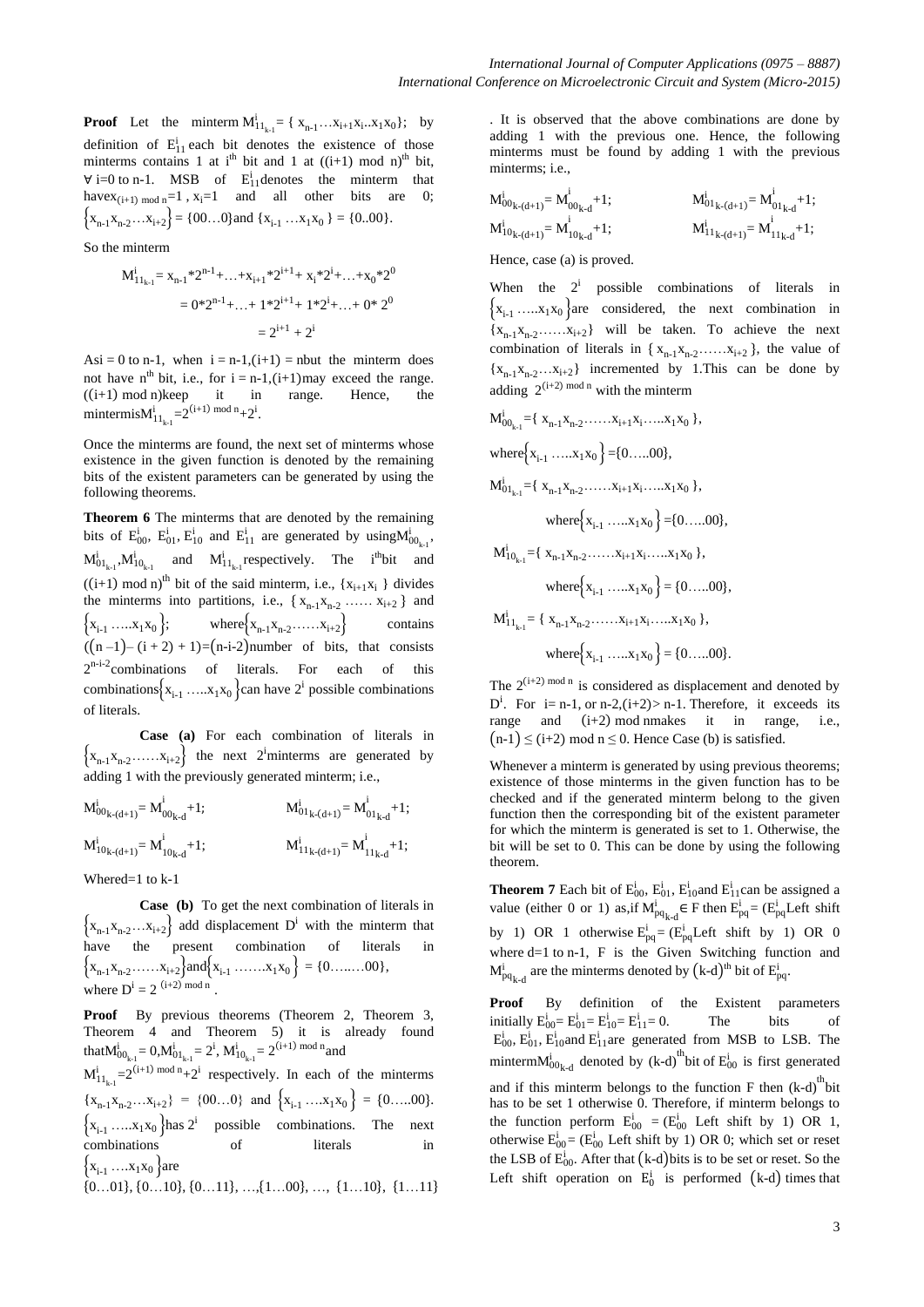eventually moves the LSB of  $E_{00}^{i}$  to (k-d)<sup>th</sup>bit. By using the Left shift and bitwise OR operator the value of  $b^i_{l_{k,d}}$  can be assigned. Similarly each bit of  $E_{01}^i$ ,  $E_{10}^i$  and  $E_{11}^i$  can be assigned a value using Left Shift and bitwise OR operator. Hence the theorem follows.

Use of Theorem 7 eliminates the need of handling the bits of existent parameters which may be time consuming. After the construction of existent parameters  $E_{00}^{i}$ ,  $E_{01}^{i}$ ,  $E_{10}^{i}$ , and  $E_{11}^{i}$ 

1.  $X_i \sim X_{i+1}$  mod n and  $\overline{X}_i \sim \overline{X}_{i+1}$  mod n

if  $E_{01}^i \oplus E_{10}^i = 0$  or  $E_{01}^i = E_{10}^i \forall i=0$  to n-1.

2.  $X_i \sim \overline{X}_{(i+1) \mod n}$  and  $\overline{X}_i \sim X_{(i+1) \mod n}$ 

if  $E_{00}^{i} \bigoplus E_{11}^{i} = 0$  or  $E_{00}^{i} = E_{11}^{i} \ \forall i = 0$  to n-1.

## **5.2 Detection of Total Symmetry**

In order to detect total symmetry it is necessary to check whether  $E_{01}^i \oplus E_{10}^i = 0$ ,  $\forall$  i= 0 to n-1. As all the invariants in the reduced invariant set R ' holds, where all  $x_i$ and  $x_{(i+1) \mod n}$ are all primed or all unprimed. If  $E_{01}^{i} \bigoplus E_{10}^{i} \neq 0$  for a particular value of i, then the function is not totally symmetric.Hence for detection of total symmetry only  $E_{01}^i$  and  $E_{10}^i$  need to be constructed. For any i, if the condition, i.e.,  $E_{01}^{i} \bigoplus E_{10}^{i} = 0$  does not hold for the given function, then the function is not totally symmetric.

#### *Proposed Algorithm for Detection of Total Symmetric Functions*

Input: A Switching Function of n variables

Output: Total Symmetry or Not

- 1. For i=0 to n-1 do
- A. Call Construct  $E_{01}^i$  and  $E_{10}^i$ ;

B. If  $E_{01}^i \bigoplus E_{10}^i \neq 0$  then

- i. Print "the function is not Totally Symmetry";
- ii. Exit;
- C. End if
- 2. End for
- 3. Print "the function is Totally Symmetry";

4. End

## $\mathbf{ProceedureConstruct\_E_{01}^{i}}$  and $\mathbf{E_{10}^{i}}$

Input: number of literals in the given function, i.e.,n

Output: The Existent parameter  $E_{01}^{i}$  and  $E_{10}^{i}$ 

$$
1. \qquad \qquad \text{Set } k = 2^{n-2};
$$

2. Set 
$$
M_{01_{k-1}}^i = 2^i
$$
 and  $M_{10_{k-1}}^i = 2^{(i+1) \mod n}$ ;

- 3. Set  $prvMin_{01} = M_{01_{k-1}}^i$  andnxt $Min_{01} = prvMin_{01}$ ;
- 4. Set  $prvMin_{10} = M_{10_{k-1}}^i$  andnxt $Min_{10} = prvMin_{10}$ ;

5. For every pass=1 to 
$$
(k/2^{i \mod (n-1)})
$$

A. For every 
$$
p=1
$$
 to  $2^{i \mod (n-1)}$ 

i. If 
$$
n_{01} \in F
$$
 then

$$
E_{01}^i
$$
 =  $(E_{01}^i$  Left shift by 1) OR 1;

ii. Else

 $E_{01}^{i}$ =( $E_{01}^{i}$  Left shift by 1) OR0;

iii. If  $n x t Min_{10} \in F$  then

 $E_{10}^{i}$ =( $E_{10}^{i}$  Left shift by 1) OR 1;

iv. Else

 $E_{10}^i$  = ( $E_{10}^i$  Left shift by 1) OR0;

v. Set  $nxtMin_{01}=nxtMin_{01}+1$ ;

vi. Set  $nxtMin_{10}=nxtMin_{10}+1$ ;

B. End loop

- C. SetD<sup>i</sup>=2<sup>(i+2)mod n</sup>;
- D. Set  $prvMin_{01} = prvMin_{01} + D^i$ ;
- E. Set  $prvMin_{10} = prvMin_{10} + D^i$ ;
- F. Set  $nxtMin_{01} = prvMin_{01}$
- G. Set  $n x t Min_{10} = prvMin_{10}$
- 6. End loop
- 7. End

Example 1.To identify total symmetry, consider the five variable switching function

 $F(x_4, x_3, x_2, x_1, x_0) = \Sigma(7, 11, 13, 14, 19, 21, 22, 25, 26, 28).$ 

The reduced invariant set

$$
\mathbf{R}^{\prime} = \{ \mathbf{x}_0 \sim \mathbf{x}_1, \, \mathbf{x}_1 \sim \mathbf{x}_2, \, \mathbf{x}_2 \sim \mathbf{x}_3, \mathbf{x}_3 \sim \mathbf{x}_4, \, \mathbf{x}_4 \sim \mathbf{x}_0 \}
$$

Where  $x_i$  is either primed or unprimed.

Now examine this five invariants independently to check whether all the invariants in R<sup>'</sup>holds for the given function or not.

To check whether the first invariant  $x_0 \sim x_1$  holds or not, it is necessary to construct the existent parameters  $E_{01}^{0}$  and  $E_{10}^{0}$ first. If  $E_{01}^0 \oplus E_{10}^0 = 0$ , then  $x_0 \sim x_1$  and  $\overline{x}_0 \sim \overline{x}_1$ . Here in given function the number of variables is n=5, and the number of bits in each of the existent parameter is  $k=2^{n-2}=2^{5-2}=8$ .

## Construction of  $E_{01}^0$  and  $E_{10}^0$ , where i=0

According to Definition 5, initially  $E_{01}^0 = 0$  and  $E_{10}^0 = 0$ . The MSB of  $E_{01}^{i}$  denotes the existence of the minterm $M_{01_{k-1}}^{i}$ =2<sup>i</sup> according to Theorem 3. So, the MSB of  $E_{01}^0$  denotes the existence of the minterm $M_{01_3}^0$ = $2^0$ =1. Similarly from Theorem 4, the MSB of  $E_{01}^i$  denote the existence of the minterm  $M_{10_{k-1}}^{i} = 2^{(i+1) \mod n}$ . Therefore, the MSB of  $E_{10}^{0}$  denotes the existence of the minterm  $M_{10_3}^{0}=2^{(0+1) \text{ mod } 4}=2^1=2$ .

Here  $(k/2^{i \mod (n-1)}) = (8/2^{0 \mod 4}) = 8$  number of passes are required and in each pass  $2^{i \mod (n-1)} = 1$  number of iterations are needed. For each pass displacement  $D^{i}=2^{(i+2) \mod n}$  is neededto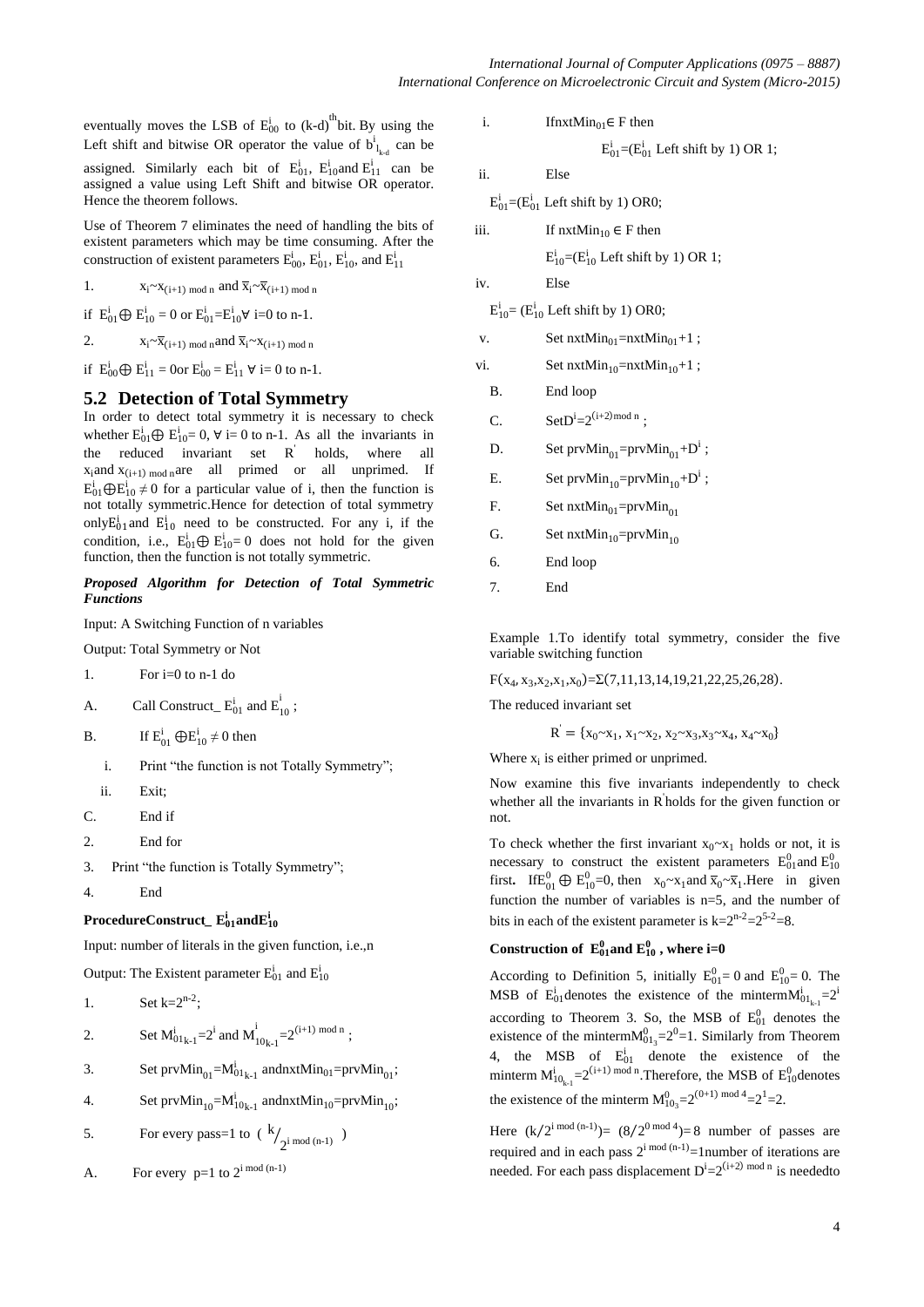generate next set of minters according to Theorem 6. Here  $D^0 = 2^{(0+2) \mod 5} = 4.$ 

prv $\text{Min}_{01}$ = $\text{M}_{013}^0$  $nxtMin_{01}=prvMin_{01}=1;$ prv $\text{Min}_{10} = \text{M}_{103}^0$  $nxtMin_{10}=prvMin_{10}=2.$ 

**Pass 1.Iteration 1.**

As 1 ∉ F;  $E_{01}^{0} =$  (left shift  $E_{01}^{0}$  by 1) OR 0=0 OR 0 = 0 As 2 ∉ F;  $E_{10}^{0}$  = (left shift  $E_{10}^{0}$ by 1) OR 0 =0 OR 0 =0 For next pass:  $prvMin_{01} = prvMin_{01} + D^0 = 1 + 4 = 5$ prvMin<sub>10</sub>=prvMin<sub>10</sub>+ D<sup>0</sup>=2+4=6

 $nxtMin_{01}=prvMin_{01}=5$ ;  $nxtMin_{10}=prvMin_{10}=6$ 

## **Pass 2.Iteration 1.**

As 5∉ F;  $E_{01}^{0} = \left($  left shift  $E_{01}^{0}$  by 1 $\right)$  OR 0=0 OR 0 =0

As 6∉ F;  $E_{10}^{0}$ = (left shift  $E_{10}^{0}$ by 1) OR 0 =0 OR 0 =0

For pass 3:  $\text{prvMin}_{01} = \text{prvMin}_{01} + D^0 = 5 + 4 = 9$ 

$$
prvMin_{10} = prvMin_{10} + D^0 = 6 + 4 = 10
$$

 $nxtMin_{01}=prvMin_{01}=9$ ;  $nxtMin_{10}=prvMin_{10}=10$ **Pass 3.Iteration 1.**

As 9∉ F;E<sup>0</sup><sub>01</sub>= (left shift E<sup>0</sup><sub>01</sub> by 1) OR 0 =0 OR 0 =0 As 10∉ F;  $E_{10}^{0}$ = (left shift  $E_{10}^{0}$ by 1) OR 0 =0 OR 0 =0

For pass 4:  $prvMin_{01} = prvMin_{01} + D^0 = 9 + 4 = 13$ 

prv $\mathrm{Min}_{10}$ =prv $\mathrm{Min}_{10}$ + $\mathrm{D}^{0}{=}$ 10+4=14

 $nxtMin_{01}=prvMin_{01}=13$ ;  $nxtMin_{10}=prvMin_{10}=14$ **Pass 4.Iteration 1.**

As 13∈ F;  $E_{01}^{0}$ = (left shift  $E_{01}^{0}$ by 1) OR 1=0 OR 1 =1 As 14∈ F;  $E_{10}^{0}$ = (left shift  $E_{10}^{0}$ by 1) OR 1 =0 OR 1=1 For pass 5:  $prvMin_{01} = prvMin_{01} + D^0 = 13 + 4 = 17$ 

prv $\mathrm{Min}_{10}$ =prv $\mathrm{Min}_{10}$ + $\mathrm{D}^{0}$ =14+4=18

 $nxtMin_{01}=prvMin_{01}=17$ ;  $nxtMin_{10}=prvMin_{10}=18$ 

**Pass 5.Iteration 1.**

As 17∉ F;  $E_{01}^{0}$ = (left shift  $E_{01}^{0}$ by 1) OR 0=2 OR 0 =2 As 18∉ F;  $E_{10}^{0}$ = (left shift  $E_{10}^{0}$ by 1) OR 0 =2 OR 0=2

For pass 6:  $prvMin_{01} = prvMin_{01} + D^0 = 17 + 4 = 21$ 

prv ${\rm Min}_{10}$ =prv ${\rm Min}_{10}$ + ${\rm D}^0$ =18+4=22

 $nxtMin_{01}=prvMin_{01}=21; nxtMin_{10}=prvMin_{10}=22$ 

## **Pass 6.Iteration 1.**

As 21 ∈ F;  $E_{01}^0$  = (left shift  $E_{01}^0$  by 1) OR 1=4 OR 1 =5

As 22∈ F;  $E_{10}^{0}$ = (left shift  $E_{10}^{0}$ by 1) OR 1 =4 OR 1=5 For pass 7:  $prvMin_{01} = prvMin_{01} + D^0 = 21 + 4 = 25$ prvMin<sub>10</sub>=prvMin<sub>10</sub>+ $D^0$ =22+4=26  $nxtMin_{01}=prvMin_{01}=25$ ;  $nxtMin_{10}=prvMin_{10}=26$ **Pass 7.Iteration 1.**

As 25 ∈ F;  $E_{01}^0$  = (left shift  $E_{01}^0$  by 1) OR 1=10 OR 1 =11 As 26∈ F;  $E_{10}^{0}$ = (left shift  $E_{10}^{0}$ by 1) OR 1 =10 OR 1=11

For pass 8:  $prvMin_{01} = prvMin_{01} + D^0 = 25 + 4 = 29$ 

prvMin<sub>10</sub>=prvMin<sub>10</sub>+ $D^{0}=26+4=30$ 

 $nxtMin_{01}=prvMin_{01}=29$ ;  $nxtMin_{10}=prvMin_{10}=30$ 

#### **Pass 8.Iteration 1.**

As 29 ∉ F;  $E_{01}^{0}$ = (left shift  $E_{01}^{0}$ by 1) OR 0= 22 OR 0 =22 As 30∉ F;  $E_{10}^{0}$  = (left shift  $E_{10}^{0}$ by 1) OR 0 = 22 OR 0=22

Hence,  $E_{01}^{0}$  and  $E_{10}^{0}$  are obtained. As  $E_{01}^{0} \bigoplus E_{10}^{0} = 0$ ;  $x_0 \sim x_1$  and  $\overline{x}_0 \sim \overline{x}_1$ holds. Now continuing the process and find  $E_{01}^1$  and  $E_{10}^1$ to check whether  $x_1 \sim x_2$ or not.

## Construction of  $E_{01}^1$  and  $E_{10}^1$ , where i=1

Similarly,  $M_{01_3}^1 = 2^1 = 2; M_{10_3}^1 = 2^{(1+1) \text{ mod } 5} = 2^2 = 4.$ 

Here  $(k/2^{i \mod{(n-1)}}) = (8/2^{1 \mod{4}}) = 4$  number of passes are required. In each pass  $2^{i \mod (n-1)}=2$  number of iterations are required and displacement  $D^{i}=2^{(i+2) \mod n}$  helps to generate next set of minterms as in Theorem 6. Here,  $D^{1}=2^{(1+2) \mod 5}=8$ . In every iteration the next minterm is generated by adding 1 with its previous value. Initially  $E_{01}^1$ =0 and $E_{10}^1$ =0.Here,

prv $\text{Min}_{01} = \text{M}_{013}^{1} = 2$ ;nxt $\text{Min}_{01} = \text{prvMin}_{01} = 2$ ;

$$
\text{prvMin}_{10} = \text{M}_{103}^1 = 4 ; \quad \text{nxtMin}_{10} = \text{prvMin}_{10} = 4.
$$

**Pass 1. Iteration 1.**

As 2 ∉ F;E<sub>01</sub>= (left shift E<sub>01</sub> by 1) OR 0=0 OR 0 =0 As 4 ∉ F;  $E_{10}^{1}$ = (left shift  $E_{10}^{1}$ by 1) OR 0 =0 OR 0 =0 For next iteration : $nxtMin_{01}=nxtMin_{01}+1=2+1=3$ AndnxtMin<sub>10</sub>=nxtMin<sub>10</sub>+1=4+1=5 **Iteration 2.**

As 3∉ F;E $_{01}^{1}$ = (left shift E $_{01}^{1}$ by 1) OR 0=0 OR 0=0 As 5∉ F;  $E_{10}^{1}$ = (left shift  $E_{10}^{1}$ by 1) OR 0 =0 OR 0=0 For pass 2:  $prvMin_{01} = prvMin_{01} + D^1 = 2 + 8 = 10$ prvMin<sub>10</sub>=prvMin<sub>10</sub>+D<sup>1</sup>=4+8=12  $nxtMin_{01}=prvMin_{01}=10$ ;  $nxtMin_{10}=prvMin_{10}=12$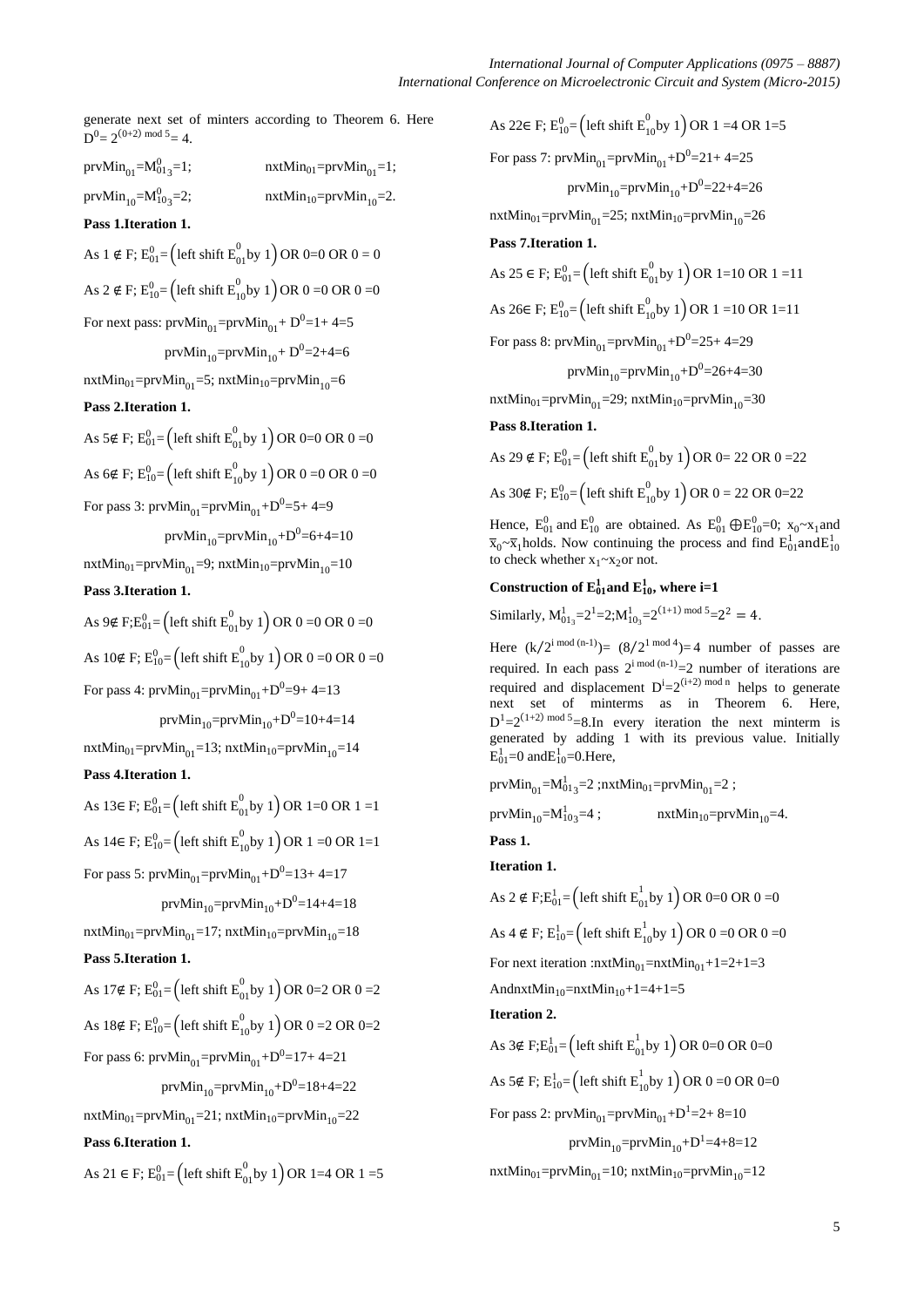## **Pass 2.**

## **Iteration 1.**

As 10∉ F;E<sub>01</sub>= (left shift E<sub>01</sub> by 1) OR 0 =0 OR 0 =0 As 12 ∉ F;  $E_{10}^{1}$ = (left shift  $E_{10}^{1}$ by 1) OR 0 =0 OR 0 =0 For next iteration:  $nxtMin_{01}=nxtMin_{01}+1=10+1=11$  and

 $nxtMin_{10}=nxtMin_{10}+1=12+1=13$ 

**Iteration 2.**

As 11∈ F; $E_{01}^{1}$ = (left shift  $E_{01}^{1}$ by 1) OR 1=0 OR 1 = 1

As 13∈ F;  $E_{10}^{1}$ = (left shift  $E_{10}^{1}$ by 1) OR 1=0 OR 1 = 1

For pass 3:  $prvMin_{01} = prvMin_{01} + D^1 = 10 + 8 = 18$ 

prv $\mathrm{Min}_{10}$ =prv $\mathrm{Min}_{10}$ + $\mathrm{D}^{1}$ =12+8=20

 $nxtMin_{01}=prvMin_{01}=18$ ;  $nxtMin_{10}=prvMin_{10}=20$ 

**Pass 3.**

#### **Iteration 1.**

As 
$$
18 \notin F; E_{01}^1 = (\text{left shift } E_{01}^1 \text{ by } 1) \text{ OR } 0 = 2 \text{ OR } 0 = 2
$$
  
\nAs  $20 \notin F; E_{10}^1 = (\text{left shift } E_{10}^1 \text{ by } 1) \text{ OR } 0 = 2 \text{ OR } 0 = 2$   
\nFor next iteration:  $n x t \text{ Min}_{01} = nx t \text{ Min}_{01} + 1 = 18 + 1 = 19$  and  $n x t \text{ Min}_{10} = nx t \text{ Min}_{10} + 1 = 20 + 1 = 21$ 

#### **Iteration 2.**

As 19
$$
\in
$$
 F; $E_{01}^1$  = (left shift  $E_{01}^1$  by 1) OR 1=4 OR 1 = 5  
As 21 $\in$  F;  $E_{10}^1$  = (left shift  $E_{10}^1$  by 1) OR 1=4 OR 1 = 5

For pass 4:  $\text{prvMin}_{01} = \text{prvMin}_{01} + D^1 = 18 + 8 = 26$ 

prv $\mathrm{Min}_{10}$ =prv $\mathrm{Min}_{10}$ + $\mathrm{D}^1$ =20+8=28

 $nxtMin_{01}=prvMin_{01}=26$ ;  $nxtMin_{10}=prvMin_{10}=28$ 

#### **Pass 4.**

## **Iteration 1.**

As 
$$
26 \in F; E_{01}^1 = (\text{left shift } E_{01}^1 \text{ by } 1) \text{ OR } 1 = 10 \text{ OR } 1 = 11
$$
  
As  $28 \in F; E_{10}^1 = (\text{left shift } E_{10}^1 \text{ by } 1) \text{ OR } 1 = 10 \text{ OR } 1 = 11$   
For next iteration:  $n \times \text{Min}_{01} = n \times \text{Min}_{01} + 1 = 26 + 1 = 27$   
and  $n \times \text{Min}_{10} = n \times \text{Min}_{10} + 1 = 28 + 1 = 29$ 

## **Iteration 2.**

As 27∉ F; $E_{01}^{1}$ = (left shift  $E_{01}^{1}$ by 1) OR 0=22 OR 0 = 22 As 29∉ F;  $E_{10}^{1}$  = (left shift  $E_{10}^{1}$ by 1) OR 0=22 OR 0 = 22

Hence  $E_{01}^1$ ,  $E_{10}^1$  are obtained. As  $E_{01}^1 \oplus E_{10}^1 = 0$  so  $x_1 \sim x_2$  and  $\overline{x}_1 \sim \overline{x}_2$  holds for the given function.

So, the process can be continued and  $E_{01}^2$ ,  $E_{10}^2$  have to be constructed where i=2 to check whether  $x_2 \sim x_3$  hold or not. Similarly $E_{01}^2$ ,  $E_{10}^2$  can also be constructed as previous and here in this case  $E_{01}^2 = 22$  and  $E_{10}^2$ are found. AsE<sup>2</sup><sub>01</sub>  $\oplus$ E<sup>2</sup><sub>10</sub>=0; x<sub>2</sub>~x<sub>3</sub>and $\overline{x}_2$ ~ $\overline{x}_3$ holds.

So, the process can be continued to find  $E_{01}^3$ ,  $E_{10}^3$  where i=3 to check whether  $x_3 \sim x_2$  hold or not. Similarly the construction of $E_{01}^{3}$ ,  $E_{10}^{3}$  can be carried out and  $E_{01}^{3}=22$ ,  $E_{10}^{3}=22$  are found.  $\text{As} E_{01}^3 \oplus E_{10}^3 = 0; x_3 \sim x_4 \text{ and } \overline{x}_3 \sim \overline{x}_4.$ 

So, the process can be continued to find  $E_{01}^4E_{10}^4$  where i=4 to check whether  $x_4 \sim x_0$  hold or not. Similarly,  $E_{01}^{4}$ =22and  $E_{10}^{4}$ =22can be found.As  $E_{01}^{4} \oplus E_{10}^{4}$ =0; therefore  $x_4 \sim x_0$  and  $\overline{x}_4 \sim \overline{x}_0$  satisfy.

As{ $x_0 \sim x_1$ ,  $x_1 \sim x_2$ ,  $x_2 \sim x_3$ ,  $x_3 \sim x_4$ ,  $x_4 \sim x_0$ } holds; hence the function  $F(x_4, x_3, x_2, x_1, x_0) = \Sigma(7, 11, 13, 14, 19, 21, 22, 25, 26, 28)$ 

is totally symmetric.

## **5.3 Detection of Total and Multiform Symmetry**

For detection of Total as well as multiform symmetry the existent parameters $E_{00}^{i}$ ,  $E_{01}^{i}$ ,  $E_{10}^{i}$  and  $E_{11}^{i}$  has to be generated∀ i=0 to n-1.

If  $E_{01}^i \bigoplus E_{10}^i = 0$ then $x_i \sim x_{i+1}$  mod n and  $\overline{x}_i \sim \overline{x}_{i+1}$  mod n.

If  $E_{00}^{i} \bigoplus E_{11}^{i} = 0$ then $x_i \sim \overline{x}_{(i+1) \mod n}$  and  $\overline{x}_i \sim x_{(i+1) \mod n}$ .

For any of i, if both the conditions i.e.  $E_{01}^{i} \bigoplus E_{10}^{i} = 0$  and  $E_{00}^{i} \oplus E_{11}^{i} = 0$  do not hold for the given function, i.e.,  $x_i$  is not invariant with $x_{(i+1) \text{ modn}}$  where each of them can be primed or unprimed, then the function is not total or multiform symmetry. Hence the process of finding the next set of existent parameters shall be terminated and it can be concluded that function is not total or multiform symmetry.

#### *Proposed Algorithm for Detection of Total and Multiform Symmetric Functions*

Input: A Switching Function of n variables

Output: Total or multiform Symmetry or Not

- 1. For i=0 to n-1 do
- A. Call Construct\_ $E_{00}^{i}$  $E_{01}^{i}$  $E_{10}^{i}$  $E_{11}^{i}$ ;
- B. If  $E_{01}^i \oplus E_{10}^i \neq 0$  then

I. If  $E_{00}^{i} \oplus E_{11}^{i} \neq 0$  then

Print "The function is not Symmetry"; Exit;

II. End if

C. End if

- 2. End for
- 3. print "the function is Symmetry";
- 4. End;

## $\mathbf{P}$ rocedure Construct\_ $\mathbf{E}_{00}^{\text{i}}$ \_ $\mathbf{E}_{01}^{\text{i}}$ \_ $\mathbf{E}_{10}^{\text{i}}$ \_ $\mathbf{E}_{11}^{\text{i}}$

Input: number of literals in the given function i.e. n

Output: The Existent parameters  $E_{00}^{i}E_{01}^{i}E_{10}^{i}$ ,  $E_{11}^{i}$ 

1. Set  $k=2^{n-2}$ ;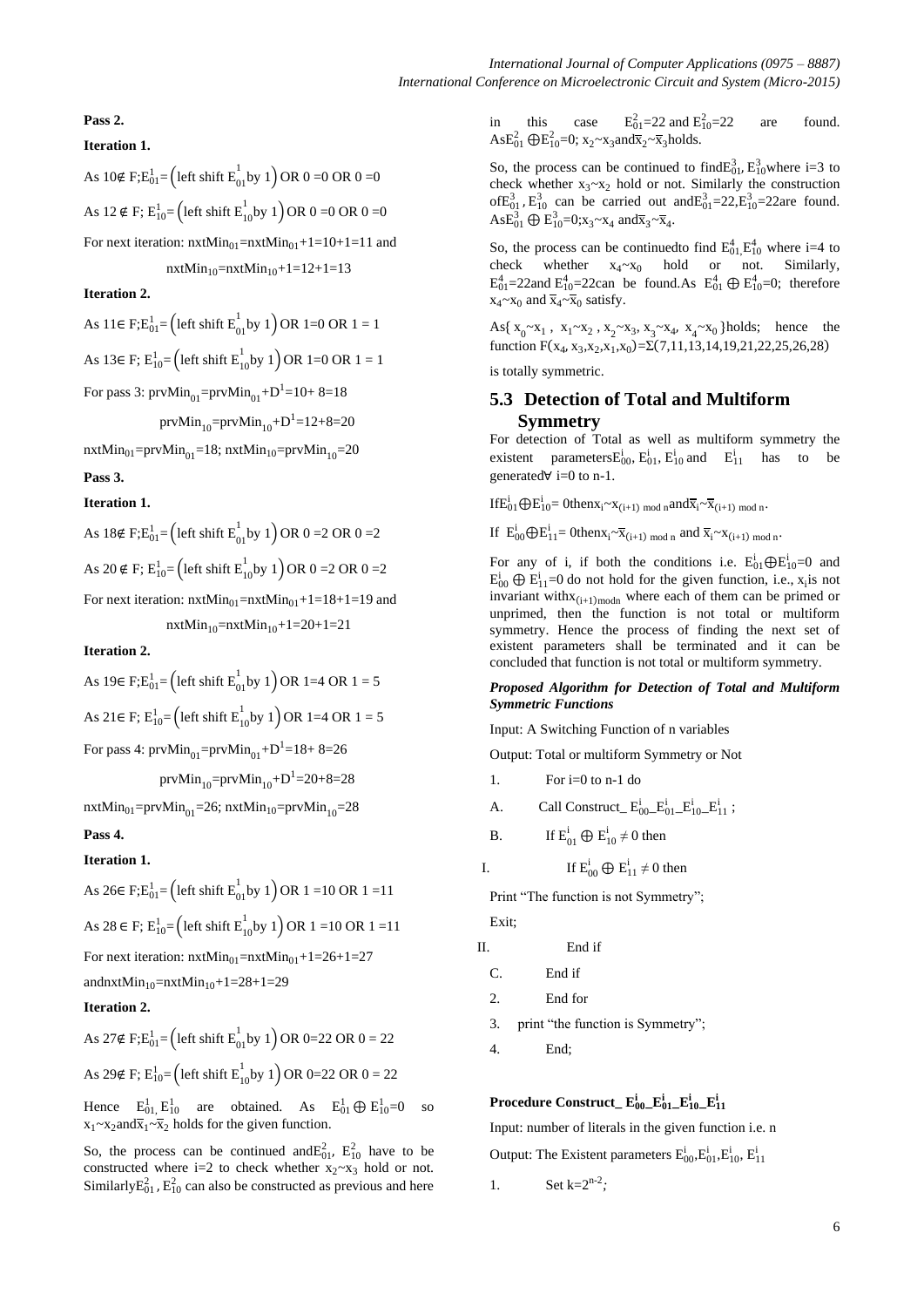- 2. Set  $M_{00_{k-1}}^i = 0$  and  $M_{11_{k-1}}^i = 2^{(i+1) \mod n} + 2^i$ ;
- 3. Set  $M^{i}_{01_{k-1}} = 2^{i}$  and  $M^{i}_{00_{k-1}} = 2^{(i+1) \mod n}$ ;
- 4. Set  $prvMin_{00} = M_{00_{k-1}}^i$  and  $nxtMin_{00} = prvMin_{00}$ ;
- 5. Set  $prvMin_{01} = M_{01_{k-1}}^i$ andnxt $Min_{01} = prvMin_{01}$ ;
- 6. Set  $prvMin_{10} = M_{10_{k-1}}^i$  and  $nxtMin_{10} = prvMin_{10}$ ;
- 7. Set  $prvMin_{11} = Mi_{11_{k-1}}$ andnxt $Min_{11} = prvMin_{11}$ ;
- 8. For every pass=1 to  $(k$  $\frac{1}{2^{i} \mod (n-1)}$
- a. For every  $p=1$  to  $2^{i \mod (n-1)}$
- i. If  $\text{InxtMin}_{00} \in \mathbb{F}$ , then

 $E_{00}^{i}$ =( $E_{00}^{i}$  Left shift by 1) OR 1;

ii. Else

 $E_{00}^{i}$ =( $E_{00}^{i}$  Left shift by 1) OR0;

iii. IfnxtMin<sub>01</sub>  $\in$  F, then

 $E_{01}^{i}$ =( $E_{01}^{i}$  Left shift by 1) OR 1;

iv. Else

 $E_{01}^{i}$ =( $E_{01}^{i}$  Left shift by 1) OR0;

v. If  $n \times 10^{10} \in F$ , then

```
E_{10}^{i}=(E_{10}^{i} Left shift by 1) OR 1;
```
vi. Else

 $E_{10}^{i}$ =( $E_{10}^{i}$  Left shift by 1) OR0;

```
vii. If n \times Min<sub>11</sub> ∈ F ,then
```
 $E_{11}^{i}$ =( $E_{11}^{i}$  Left shift by 1) OR 1;

viii. Else

 $E_{11}^{i}$ =( $E_{11}^{i}$  Left shift by 1) OR0;

- ix. SetnxtMin<sub>00</sub>=nxtMin<sub>00</sub>+1;
- x.  $\text{SetnxtMin}_{01} = \text{nxtMin}_{01} + 1$ ;
- xi. SetnxtMin<sub>10</sub>=nxtMin<sub>10</sub>+1;

xii. SetnxtMin<sub>11</sub>=nxtMin<sub>11</sub>+1;

b. End loop

```
c. Set D^{i}=2^{(i+2) \text{ mod } n};
```
- d. Set  $prvMin_{00} = prvMin_{00} + D^i$ ;
- e. Set  $prvMin_{01} = prvMin_{01} + D^i$ ;
- f. Set  $prvMin_{10} = prvMin_{10} + D^i$ ;
- g. Set  $prvMin_{11} = prvMin_{11} + D^i$ ;
- h. Set  $nxtMin_{00} = prvMin_{00};$
- i. Setnxt $Min_{01} = prvMin_{01};$
- j. Set nxt $Min_{10} = prvMin_{10};$
- k. Set nxt $Min_{11}$ =prv $Min_{11}$ ;

9. End loop

10. End;

Example 2.To detect total symmetry and multiform symmetry the four variable switching function is given below:

$$
F(x_3, x_2, x_1, x_0) = \Sigma(0, 1, 3, 5, 8, 10, 11, 12, 13, 15);
$$

The reduced invariant set

$$
\mathbf{R}^{\prime} = \{ \mathbf{x}_0 \sim \mathbf{x}_1, \mathbf{x}_1 \sim \mathbf{x}_2, \mathbf{x}_2 \sim \mathbf{x}_3, \mathbf{x}_3 \sim \mathbf{x}_0 \}
$$

Where  $x_i$  is either primed or unprimed. Nowexamine this four invariants to check whether all the invariants in R ' holds for the given function or not. Here in given function the number of variables is n=4, and the number of bits in each of the existent parameter is  $k = 2^{n-2} = 2^{4-2} = 4$ .

To check whether the first invariant  $x_0 \sim x_1$  holds or not the existent parameters  $E_{00}^{0}$ ,  $E_{01}^{0}$ ,  $E_{10}^{0}$  and  $E_{11}^{0}$  has to be constructed. If  $E_{01}^0 \oplus E_{10}^0$  $= 0$ , then

 $x_0 \sim x_1$ and $\overline{x}_0 \sim \overline{x}_1$ .If $E_{00}^0 \oplus E_{11}^0 = 0$ , then $x_0 \sim \overline{x}_1$  and  $\overline{x}_0 \sim x_1$  $\overline{x}_0 \sim x_1$ . The construction of existent parameters  $E_{00}^0$ ,  $E_{01}^0$ ,  $E_{10}^0$  and  $E_{11}^0$  can be carried out as it has been done in Example 1.For the given switching function $E_{00}^{0} = 11$ ,  $E_{01}^{0} = 13$ ,  $E_{10}^{0} = 2$ and $E_{11}^{0} = 11$ .

As  $E_{00}^{0} \oplus E_{11}^{0} = 0$ ,  $x_0 \sim \overline{x}_1$  and  $\overline{x}_0 \sim x_1$  holds, continue the process and find  $E_{00}^1$ ,  $E_{10}^1$  and  $E_{11}^1$  for i=1to check whether  $x_1 \sim x_2$ holds or not. After the construction of the existent parameters  $E_{00}^{1}$ =14,  $E_{01}^{1}$ =7,  $E_{10}^{1}$ = 7 and  $E_{11}^{1}$ = 1.Again

 $asE_{01}^1 \oplus E_{10}^1 = 0$ ,  $x_1 \sim x_2$  and  $\overline{x}_1 \sim \overline{x}_2$  holds. Continue the process and find  $E_{00}^2$ ,  $E_{01}^2$ ,  $E_{10}^2$  and  $E_{11}^2$  for  $i = 2$  to check whether  $x_2 \sim x_3$  satisfies or not. After the construction of the existent parameters  $E_{00}^2 = 13$ ,  $E_{01}^2 = 4$ ,  $E_{10}^2 = 11$ , and  $E_{11}^2 = 13$  will be found. As  $E_{00}^1 \oplus E_{11}^1 = 0$ ; $x_2 \sim \overline{x}_3$  and  $\overline{x}_3 \sim x_2$  holds and continue the process to find the last set of existent parameters  $E_{00}^3$ ,  $E_{01}^3$ ,  $E_{10}^3$  and  $E_{11}^3$ ; for i = 3 to check whether  $x_3 \sim x_0$  holds or not. After the construction of the existent parameters  $E_{00}^{3} = 8, E_{01}^{3} = 14, E_{10}^{3} = 14$  and  $E_{11}^{3} = 7$  will be found.As  $E_{01}^3 \oplus E_{10}^3 = 0$ ,  $x_3 \sim x_0$ and $\overline{x}_3 \sim \overline{x}_0$ holds.

As

 $\{x_0 \sim \overline{x}_1, \overline{x}_0 \sim x_1, x_1 \sim x_2, \overline{x}_1 \sim \overline{x}_2, x_2 \sim \overline{x}_3, \overline{x}_3 \sim x_2, x_3 \sim x_0 \text{ and } \overline{x}_3 \sim \overline{x}_0\}$ holds for the given function; hence the given function is multiform symmetric.

# **6. EXPERIMENTAL RESULTS AND DISCUSSIONS**

**Table 1: Results for total symmetry identification**

| SI.No. | literals<br># | <b>Delivered switching</b><br>functions in SOP | $chart$ $(ms)^{[1]}$<br>Decompositi | Method $(ms)^{[13]}$<br>Residue | Kohavi Metho<br>(ms) <sup>[14]</sup> | Method (ms)<br>Proposed |
|--------|---------------|------------------------------------------------|-------------------------------------|---------------------------------|--------------------------------------|-------------------------|
| 1      | 3             | $\Sigma(3,5,6)$                                | 0.134                               | 0.156                           | 0.2                                  | 0.163                   |
| 2      | 3             | $\Sigma(1,2,3,4,5,6)$                          | 0.152                               | 0.143                           | 0.206                                | 0.175                   |
| 3      | 4             | $\Sigma(3,5,6,9,10,12,15)$                     | 0.26                                | 0.192                           | 0.291                                | 0.236                   |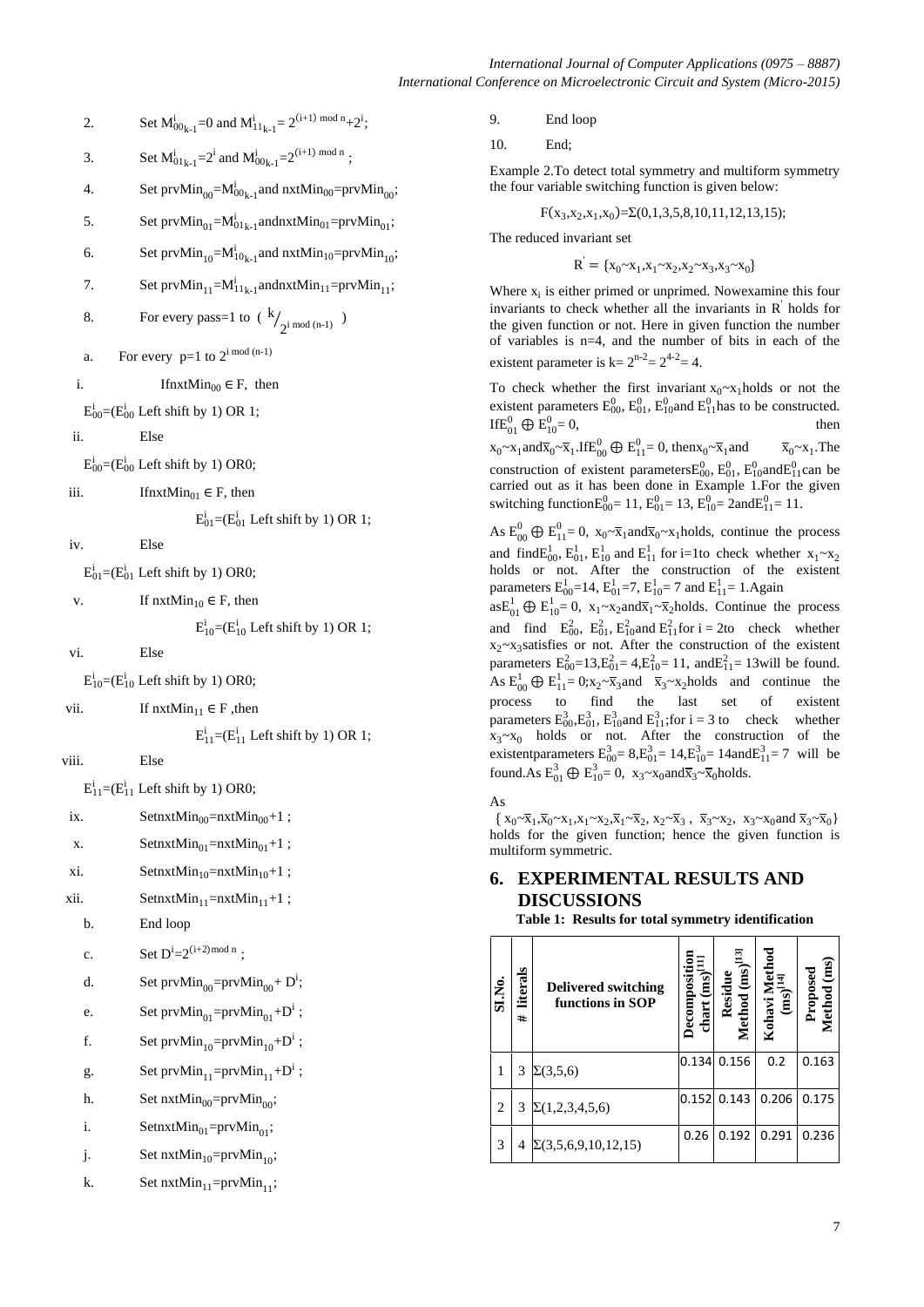| $\overline{4}$ | $\overline{4}$ | $\Sigma(1,2,4,7,8,11,13,14,15)$                                                     | 0.188 | 0.21  | 0.261 | 0.193 |
|----------------|----------------|-------------------------------------------------------------------------------------|-------|-------|-------|-------|
| 5              | $\overline{4}$ | $\Sigma(0,3,5,6,7,9,10,11,12,13)$<br>,14,15)                                        | 0.456 | 0.487 | 0.563 | 0.326 |
| 6              | 5              | $\Sigma(0, 15, 23, 27, 29, 30, 31)$                                                 | 0.38  | 0.409 | 0.398 | 0.341 |
| 7              | 5              | $\Sigma(1,2,4,8,15,16,23,27,29,$<br>30)                                             | 0.3   | 0.379 | 0.431 | 0.37  |
| 8              | 5              | $\Sigma(0,1,2,4,8,15,16,23,27,2)$<br>9,30)                                          | 0.43  | 0.461 | 0.489 | 0.411 |
| 9              | 5              | $\Sigma(7,11,13,14,15,19,21,22)$<br>,23,25,26,27,28,29,30)                          | 0.63  | 0.653 | 0.745 | 0.591 |
| 10             | 5              | $\Sigma(1,2,3,4,5,6,8,9,10,12,1)$<br>5, 16, 17, 18, 20, 23, 24, 27, 2<br>9, 30)     | 0.486 | 0.56  | 0.51  | 0.327 |
| 11             | 5              | $\Sigma(3,5,6,7,9,10,11,12,13,1)$<br>4, 17, 18, 19, 20, 21, 22, 24, 2<br>5, 26, 28) | 0.515 | 0.526 | 0.623 | 0.55  |
| 12             | 6              | $\Sigma(0,5,7,11,25,28,30,55,5)$<br>8,63)                                           | 0.202 | 0.237 | 0.269 | 0.187 |
| 13             | 6              | $\Sigma(0,2,4,9,10,23,28,37,50,$<br>59,61)                                          | 0.217 | 0.131 | 0.28  | 0.16  |
| 14             | 6              | $\Sigma(0,1,5,13,14,19,23,28,3)$<br>2,44,46,51,55,56,58,59)                         | 0.209 | 0.36  | 0.184 | 0.21  |
| 15             | $\overline{7}$ | $\Sigma(0,1,8,10,13,18,36,54,5)$<br>7,69,90,106,117)                                | 0.177 | 0.174 | 0.214 | 0.169 |



**Fig. 1. Performance chart of Table 1**

## *International Journal of Computer Applications (0975 – 8887) International Conference on Microelectronic Circuit and System (Micro-2015)*

AVERAGE 0.316 0.339 0.378 0.294

**Table 2. Enumeration of switching functions**

| literals<br>#  | # Generated<br>Functions | symmetric<br>Functions<br># Totally | Decomposition<br>chart (sec $)$ <sup>[11]</sup> | Residue method<br>$({\rm sec})^{[13]}$ | Method (sec) <sup>[14]</sup><br>Kohavi | <b>Proposed Method</b><br>(sec) |
|----------------|--------------------------|-------------------------------------|-------------------------------------------------|----------------------------------------|----------------------------------------|---------------------------------|
| 1              | $\overline{4}$           | 4                                   | $\boldsymbol{0}$                                | $\overline{0}$                         | $\boldsymbol{0}$                       | $\overline{0}$                  |
| $\overline{c}$ | 16                       | 8                                   | $\mathbf{0}$                                    | $\boldsymbol{0}$                       | $\boldsymbol{0}$                       | $\overline{0}$                  |
| 3              | 256                      | 16                                  | 0.0035                                          | 0.006                                  | 0.008                                  | 0.0029                          |
| 4              | 65536                    | 32                                  | 0.09                                            | 0.12                                   | 0.48                                   | 0.07                            |
| 5              | 4294967296               | 64                                  | 12901.<br>37                                    | 14895.2<br>6                           | 19562.<br>49                           | 6537.13                         |



**Fig. 2. Performance Chart of Table 2**

**Table 3. Results for total and multi symmetry identification**

|                |                | ниспинсанон                                    |                                      |                                                                                |                                               |                                |
|----------------|----------------|------------------------------------------------|--------------------------------------|--------------------------------------------------------------------------------|-----------------------------------------------|--------------------------------|
| SI.No.         | literals<br>#  | <b>Delivered switching</b><br>functions in SOP | Decomposition<br>chart $(ms)^{[11]}$ | ${\bf Residue Method}\\ \begin{array}{c} \textbf{(ms)}^{\rm [13]} \end{array}$ | Modified Kohav<br>Method (ms) <sup>[21]</sup> | <b>Proposed Method</b><br>(ms) |
| 1              | 3              | $\Sigma(0,1,3,4,6,7)$                          | 0.188                                | 0.201                                                                          | 0.179                                         | 0.185                          |
| 2              | 4              | $\Sigma(0,3,5,6,9,10,12,15)$                   | 0.22                                 | 0.243                                                                          | 0.192                                         | 0.256                          |
| 3              | 4              | $\Sigma(1,2,3,4,5,6,8,9,10,12)$                | 0.189                                | 0.275                                                                          | 0.321                                         | 0.22                           |
| $\overline{4}$ | $\overline{4}$ | $\Sigma(3,5,6,7,9,10,11,12,13,1)$<br>4,15)     | 0.362                                | 0.486                                                                          | 0.43                                          | 0.271                          |
| 5              | 5              | $\Sigma(0,1,3,4,6,7,8,10,11,14)$               | 0.381                                | 0.317                                                                          | 0.301                                         | 0.283                          |
| 6              | 5              | $\Sigma(0,9,10,12,17,18,20,24,$<br>27,29,30)   | 0.398                                | 0.478                                                                          | 0.497                                         | 0.422                          |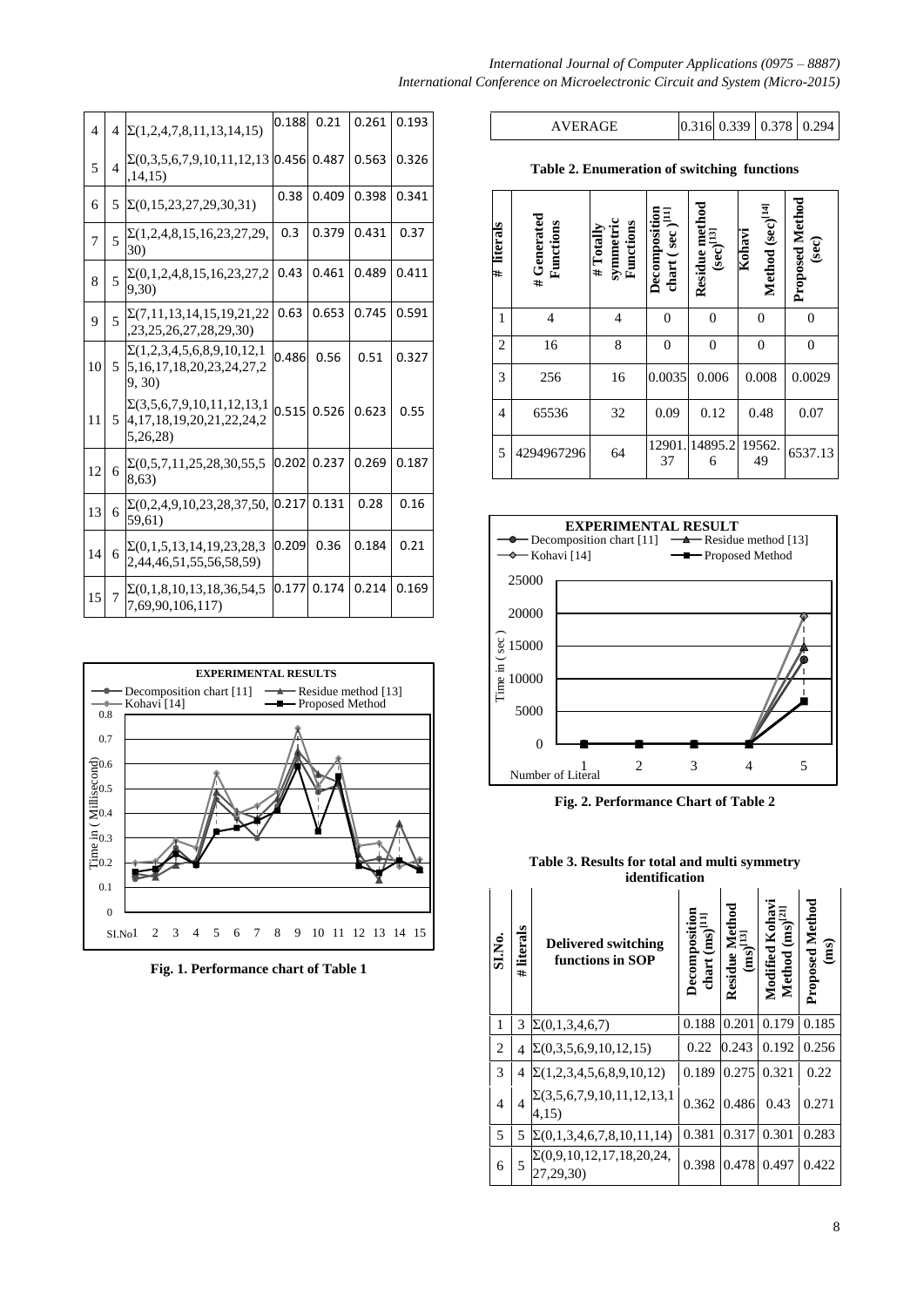| 7  | 5 | $\Sigma(3,4,9,10,15,17,18,23,2)$<br>4,27,29,30)                               | 0.26  | 0.194 | 0.324 | 0.243 |
|----|---|-------------------------------------------------------------------------------|-------|-------|-------|-------|
| 8  | 5 | $\Sigma(0,1,3,4,6,7,8,10,11,14,$<br>17, 20, 21, 23, 24, 25, 27, 28,<br>30,31) | 0.653 | 0.692 | 0.654 | 0.572 |
| 9  | 6 | $\Sigma(21,37,49,52,55,61)$                                                   | 0.352 | 0.45  | 0.405 | 0.43  |
| 10 | 6 | $\Sigma(19,35,49,50,51,55,59)$                                                | 0.251 | 0.287 | 0.365 | 0.158 |
| 11 | 6 | $\Sigma(0,1,5,13,14,19,21,27,3)$<br>2,44,46,51,55,56,58,63)                   | 0.38  | 0.403 | 0.332 | 0.292 |
| 12 | 7 | $\Sigma(26, 43, 52, 59, 68, 75, 84, 1)$<br>01)                                | 0.595 | 0.562 | 0.575 | 0.515 |
| 13 | 7 | $\Sigma(0,1,8,10,13,18,36,54,5)$<br>7,69,90,106,117)                          | 0.43  | 0.465 | 0.549 | 0.402 |
| 14 | 7 | $\Sigma(0,1,5,13,19,21,27,44,4)$<br>9,56,57,72,83,95,110,116                  | 0.88  | 0.932 | 1.03  | 0.681 |
| 15 | 8 | $\Sigma(0,6,19,27,54,68,96,102)$<br>,117,128,139,145)                         | 0.71  | 0.823 | 0.761 | 0.642 |
|    |   | <b>AVERAGE</b>                                                                | 0.416 | 0.453 | 0.461 | 0.372 |



**Fig. 3.Performance Chart of Table 3**

The proposed approach of symmetry detection has been compared with various existing methods of symmetry detection. The methods have been implemented in C language on UNIX platform. For comparing the outcomes, the results of some existing standard symmetry detection methods have been tabulated along with the proposed method. As it turns out the proposed approach takes less time in most of the instances when compared to the other existing methods. Hence it can be concluded that the proposed method is optimum when viewed in time-space domain.

## **7. CONCLUSION**

Detection of total and multiform symmetries cannot be viewed only as an NP complete problem, testing for any of the well-known switching functions of n literals leads to coNP complete. Various methods are available that give acceptable performance in practice, even though their worst case complexity is exponential in terms of number of input literals. These algorithms are generally used with relatively few numbers of terms, and in function representations that can be exponentially large compared to the corresponding switching variables. If all these algorithms were executed on switching

expressions with large number of inputs, their exponential behaviour would be much more evident. The document shows a novel approach for identification of totally and multiform symmetric functions, where the set of true minterms shows their invariant properties in terms of modulo-2 addition between existent parameters. The suggested algorithm can be used for both completely and incompletely specified switching functions. The attempt is worth studying, efficient approach for detection of group and rotational symmetry isthe own envy. The next attempt is to build a catalogue of symmetries under function description and work with other types of special switching functions, which will be a new attachment to the existing state-of-the-art technology.

## **8. REFERENCES**

- [1] C. E. Shannon, "A symbolic analysis of relay and switching circuits,"AIEE Trans., vol. 57, pp. 713-723, 1938.
- [2] G. Birkhoff and S. MacLane, "A Survey of Modern Algebra", New York: Macmillan, 1953.
- [3] S. H. Caldwell, "The recognition and identification of symmetric switching functions," Trans. AIEE (Communication and Electronics), vol. 73, pt. 1,pp. 142- 146, May 1954
- [4] A. A. Mullin and W. G. Kellner, "A residue test for Boolean functions," unpublished teaching memorandum, Dept. of Elec. Engrg., M.I.T., Cambridge, Mass., 1955.
- [5] E. J. McCluskey, "Detection of group invariance or total symmetry of a Boolean function," Bell Sys. Tech. J., vol. 35, pp. 1445-1453, November 1956.
- [6] M. P. Marcus, "The detection and identification of symmetric switching functions with the use of tables of combinations," IRE Trans. on Electronic combinations," IRE Trans. on Electronic Computers(Correspondence), vol. EC-5, pp. 237-239, December 1956.
- [7] T. Singer, "Some uses of truth tables", Proc. Int. Symp. on the Theory of Switching (Part I), pp. 125-133, April 1959.
- [8] A. K. Choudhury and M. S. Basu, "On detection of group invariance or total symmetry of a Boolean function", Indian J. Phys., vol. 36, pp.31-42, January 1962.
- [9] S. R. Das, "Detection of invariance, total symmetry and partial symmetry of switching functions", Indian J. Phys., vol. 37, pp. 219-232,April 1963.
- [10] R. F. Arnold and M. A. Harrison, "Algebraic properties of symmetric and partially symmetric Boolean functions," IEEE Trans. Electronic Computers, vol. EC-12, pp. 244-251, June 1963.
- [11] A. Mukhopadhyay, "Detection of total or partial symmetry of a switching function with the use of decomposition charts," IEEE Trans. on Electronic Computers(Correspondence), vol. EC-12, pp. 553-557, October 1963.
- [12] C. L. Sheng, "Detection of totally symmetric Boolean functions," IEEE Trans. Electronic Computers (Short Notes), vol. EC-14, pp.924-926, December 1965.
- [13] S. Das and C. Sheng*,* "On detecting total or partial symmetry of switching functions"*,* IEEE Trans, on